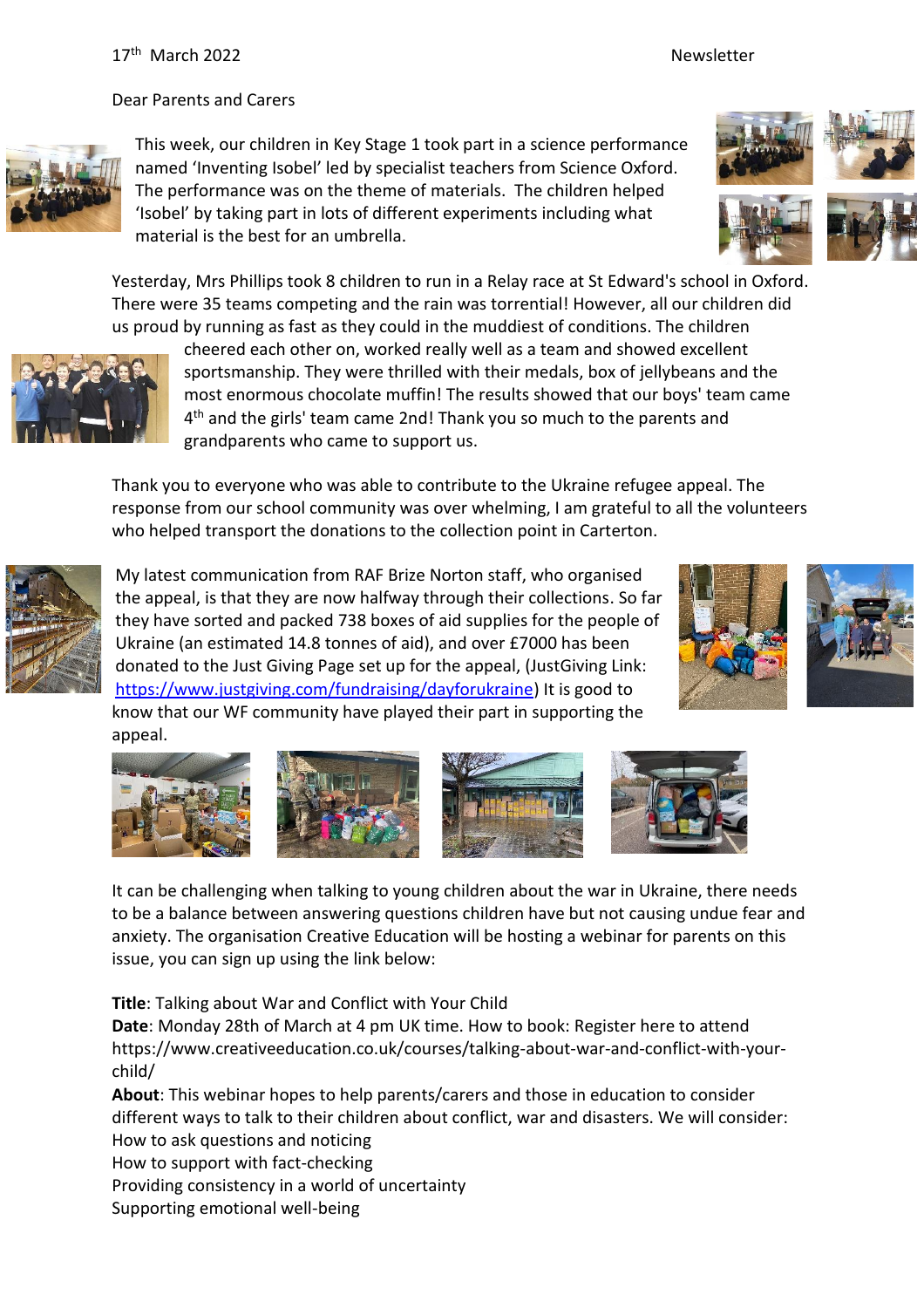Tomorrow is Comic Relief Day so the children are invited to come to school dressed in Red or any Comic Relief clothing, bringing in their red noses if they have one. All the children will be taking part in a 'Nose and Spoon' obstacle race and classes may have activities connected to the Charity during the day. If you would like to donate to Comic Relief, a fund has been set up in Parent Pay and all donations will be sent to the charity. Many thanks for your support.

With best wishes

Deborah Nind and the WF Team

# **Our assembly theme for the month of March is Hope**



Writer of the week – Oscar in Year 6 Mathematician of the week – Zachary in Foundation Stage Reader of the week – Ruby in Year 1 BLP of the Week – Ruby in Year 1

## **Celebration of achievements**

Congratulations to the following children who have reached her 200 nights of reading at home: Joshua in Swallows. Nate in Owls. Georgia in Sky Larks. Congratulations to the following children who have reached her 175 nights of reading at home: Luka & Isla in Red Kites. Serenity & Zeko in Owls. Orhan & Aashir in Eagles. Grace & Theo in Sky Larks. Congratulations to the following children who have reached their 150 nights of reading at home: Luca & William in Swallows. Olivia in Sky Larks. Congratulations to the following children who have reached their 125 nights of reading at home: Poppy in Red Kites. Kara & Ellie-Mae in Eagles. Archie & Oliver in Sky Larks. Congratulations to the following child who has reached his 75 nights of reading at home: Archie in Eagles. Congratulations to the following children who have reached their 50 nights of reading at home: Zak & Izzy in Sky Larks.

## **Attendance**

School starts at 8:45am, can you please make sure your child is in class by 8:45am. **EVERY SCHOOL DAY COUNTS!**

There are only 190 statutory school days in one year and 175 days (weekends and school holidays) available to use for holidays. Parents should avoid taking their children out of school during term time in order to go on holiday.

| <b>Class</b>             | Attendance for 07.03.22 - 11.03.22 |
|--------------------------|------------------------------------|
| Eagles                   | 98.80%                             |
| Kestrel                  | 93.67%                             |
| Kingfishers              | 99.17%                             |
| Nightingales             | 88.40%                             |
| Owls                     | 99.00%                             |
| <b>Peregrine Falcons</b> | 97.08%                             |
| <b>Red Kites</b>         | 93.21%                             |
| Robins                   | 94.74%                             |
| Sky Larks                | 92.97%                             |
| Swallows                 | 96.99%                             |
| Wrens                    | 85.47%                             |
| Total                    | 94.77%                             |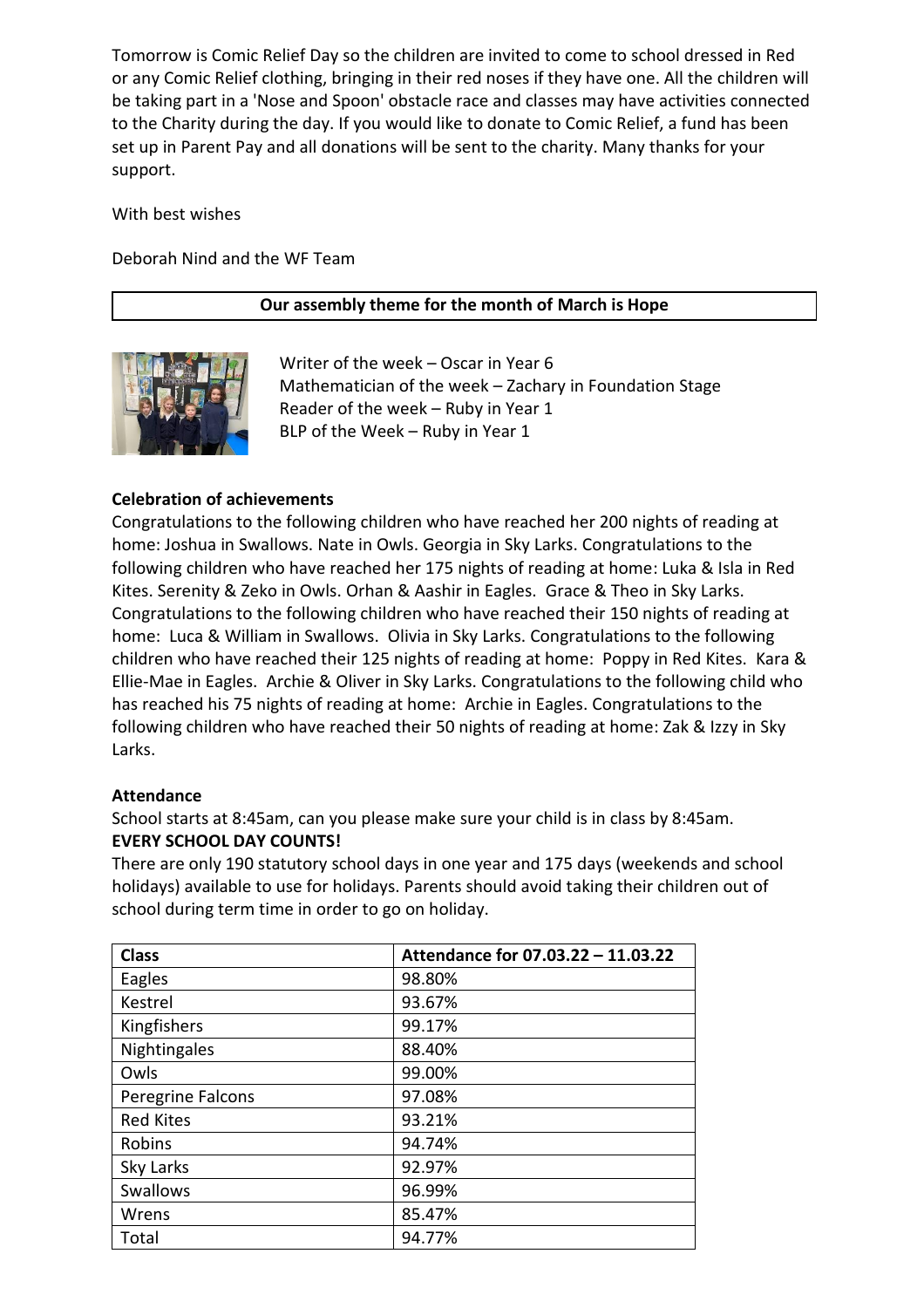# **Parking**

Can we ask you to not park on the white lines or zig zag lines when dropping off or picking your child up from school.

# **Oxford Basketball Camp - April 20th, 21st & 22nd**

Basketball skill and development training. Lead by University of Oxford head women's basketball coach Alex Haley. Location: Iffley Road Sports Centre. 6-11yrs 9am-10:30am 12 16 yrs 11am-12:30pm. Email [alex.haley@oxfordwbb.com.](mailto:alex.haley@oxfordwbb.com) Link to register: https://forms.gle/Du5dbZ5oLNcMZixW7

# **Lost Coat**

A child has taken the incorrect coat home after Jitsu yesterday, can you please check your child has the correct coat.

# **Breakfast Club**

Breakfast club runs every day from 07:30 – 08:45 in the Howard Hillsdon building (old playgroup). The children enjoy a range of breakfast cereals, fruit juices, yoghurts and toast, followed by the opportunity to play indoor games. The cost is £5.00 per child. If you would like your children to take part in breakfast club, **please see the staff in the office to book prior to attendance.**

# **News from the PTA**

The next Uniform Exchange and Sale is provisionally booked in for 3pm on **Tuesday 29th March**. Covid and weather permitting. Recommended donation of 50p per item. If you have any items of uniform (including coats and shoes) you'd like to donate please leave them in the Uniform Exchange bin in reception or bring them along to the sale to exchange.

Support William Fletcher School by signing up to Your School Lottery and you could also WIN a £500 Bike voucher.

With just 50 tickets purchased this could raise an amazing £1,000 a year for the school. For more info or to sign up please visit [yourschoollottery.co.uk](http://yourschoollottery.co.uk/) and search for William Fletcher.

# **Yarnton Preschool - Job Opportunity**

We'd love to hear from you if you love all things Early Years! Are you passionate about nurturing a love of learning in young children? Do you have Pinterest boards full of ideas? Do you have an in-depth working knowledge of child development and the EYFS? Are you kind, loving and experienced in supporting children as they learn through their play?

Yarnton Pre-School is looking for a passionate Early Years Worker to join our dedicated team. The appointment is part time and initially for a year but will be reviewed and could potentially be longer term.

Please contact Gemma at Yarnton preschool for more information.

*Gemma Foster Yarnton Pre-school Tel: 01865 841327 Email: yarntonpg@outlook.com Address: Rutten Lane, Yarnton, Kidlington, Oxfordshire, OX5 1LW*

# **Spring Craft and Shopping Fair**

Yarnton Village Hall, Sunday 3rd April, 1-4pm Lots of local small business selling a range of goodies, including Wreaths, Bodyshop,